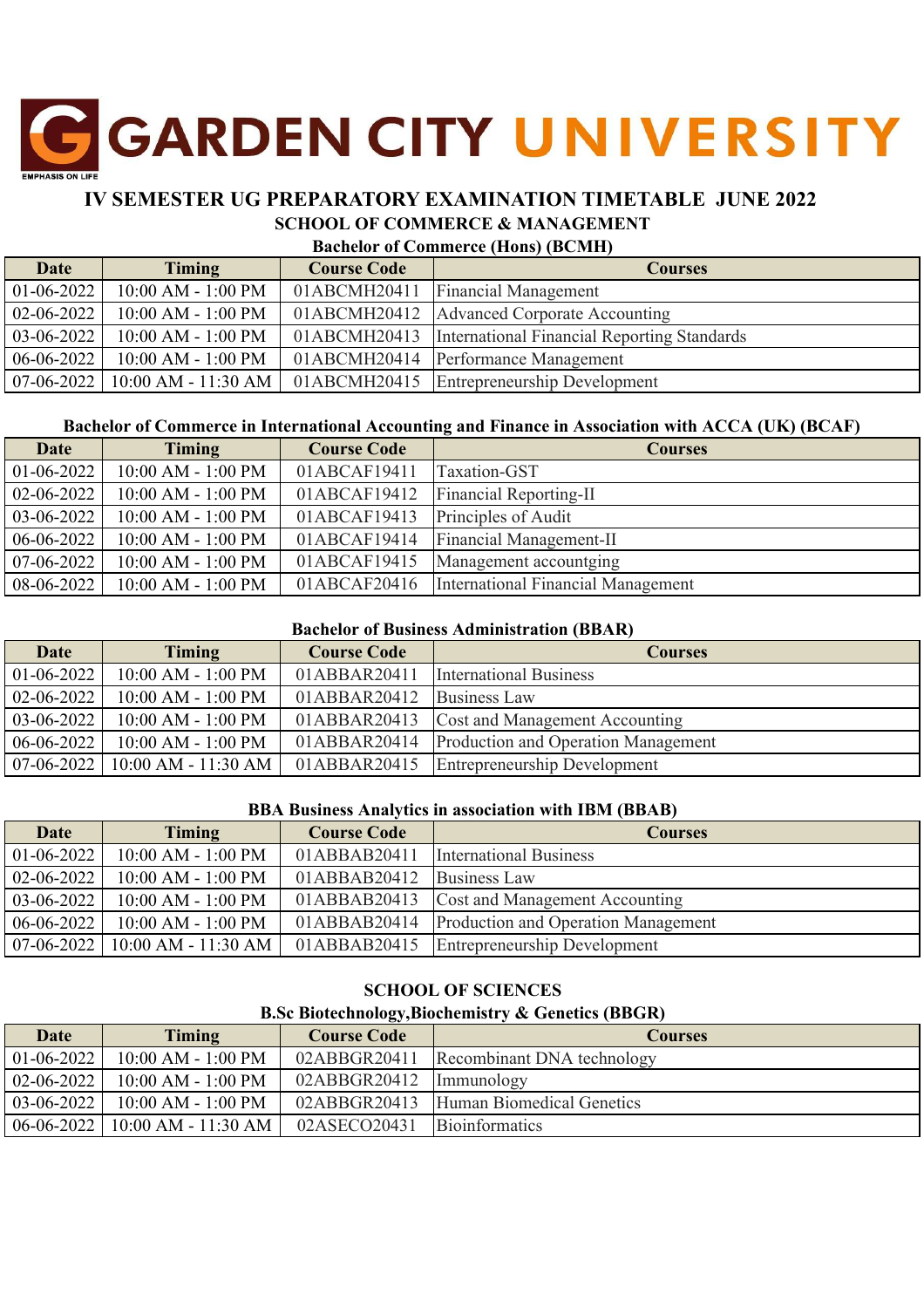**B.Sc Forensic Science, Chemistry & Genetics (BSFS)**

| Date             | <b>Timing</b>                      | <b>Course Code</b> | <b>Courses</b>                                           |
|------------------|------------------------------------|--------------------|----------------------------------------------------------|
| $01-06-2022$     | $10:00$ AM - $1:00$ PM             | 02ABSFS19411       | Forensic Toxicology and Forensic Ballistics & Explosives |
| $02 - 06 - 2022$ | $10:00$ AM - $1:00$ PM             | 02ABSFS19412       | Biochemistry                                             |
| $03-06-2022$     | $10:00$ AM - $1:00$ PM             | 02ABSFS19413       | Human Biomedical Genetics                                |
|                  | $06-06-2022$   10:00 AM - 11:30 AM | 02ASECO19431       | <b>Biostatistics</b>                                     |

# **SCHOOL OF MEDIA STUDIES**

# **BA Journalism (Hons), Psychology & English - BAJ(H) PE**

| <b>Date</b>      | Timing                                                     | <b>Course Code</b> | <b>Courses</b>                                  |
|------------------|------------------------------------------------------------|--------------------|-------------------------------------------------|
| $01 - 06 - 2022$ | $10:00$ AM - $1:00$ PM                                     | 03ABAJH20411       | <b>Television Production</b>                    |
| $02 - 06 - 2022$ | $10:00$ AM - $1:00$ PM                                     | 03ABAJH20412       | Media Laws and Ethics                           |
| $03-06-2022$     | $10:00$ AM - $1:00$ PM                                     | 03ABAJH20413       | 20th Century British Literature                 |
| $06-06-2022$     | $10:00$ AM - $1:00$ PM                                     | 03ABAJH20414       | <b>Health Psychology</b>                        |
|                  | $\mid 07-06-2022 \mid 10:00 \text{ AM} - 11:30 \text{ AM}$ | 03ASECO20431       | <b>Research Tools for Communication Studies</b> |

# **B.SC Visual Communication (BSVC)**

| <b>Date</b>  | <b>Timing</b>          | <b>Course Code</b> | <b>Courses</b>                                  |
|--------------|------------------------|--------------------|-------------------------------------------------|
| $01-06-2022$ | $10:00$ AM - 1:00 PM   | 03ABSVC20411       | Media Management                                |
| 02-06-2022   | $10:00$ AM - $1:00$ PM | 03ABSVC20412       | Introduction to New Media                       |
| 03-06-2022   | $10:00$ AM - $1:00$ PM | 03ABSVC20413       | Digital Film Making                             |
| $06-06-2022$ | $10:00$ AM - $1:00$ PM | 03ABSVC20414       | Audio Elements of Film                          |
| $07-06-2022$ | $10:00$ AM - 11:30 AM  | 03ASECO20431       | <b>Research Tools for Communication Studies</b> |

# **SCHOOL OF INDIAN AND FOREIGN LANGUAGES**

# **BA English (Hons) - BAEH**

| <b>Date</b>      | Timing                 | <b>Course Code</b> | <b>Courses</b>                      |
|------------------|------------------------|--------------------|-------------------------------------|
| $01-06-2022$     | 10:00 AM - 1:00 PM     | 04ABAEH20411       | Literary Criticism                  |
| $02 - 06 - 2022$ | $10:00$ AM - $1:00$ PM | 04ABAEH20412       | Introduction to Critical Approaches |
| $03-06-2022$     | $10:00$ AM - $1:00$ PM | 04ABAEH20413       | Shakespearean Literature            |
| $06-06-2022$     | $10:00$ AM - $1:00$ PM | 04ABAEH20414       | African American Literature         |
| $07-06-2022$     | $10:00$ AM - $1:00$ PM | 04AEHID20451       | Literature of Indian Diaspora       |

# **SCHOOL OF COMPUTATIONAL SCIENCES & IT**

# **Bachelor of Computer Application (BCAR)**

| Date             | Timing                             | <b>Course Code</b>            | <b>Courses</b>                                |
|------------------|------------------------------------|-------------------------------|-----------------------------------------------|
| $01-06-2022$     | $10:00$ AM - $1:00$ PM             | 05ABCAR20411                  | Web Technology and Rich Internet Applications |
| $02 - 06 - 2022$ | $10:00$ AM - $1:00$ PM             | 05ABCAR20412 Java Programming |                                               |
| $03-06-2022$     | $10:00$ AM - $1:00$ PM             |                               | 05ABCAR20413 Software Engineering and Testing |
|                  | $06-06-2022$   10:00 AM - 11:30 AM |                               | 05ASECO20431 Multimedia and Animation         |

# **SCHOOL OF HEALTH SCIENCES**

# **Bachelor of Physiotherapy (BPTR)**

| <b>Date</b>      | <b>Timing</b>                      | <b>Course Code</b> | <b>Courses</b>                          |
|------------------|------------------------------------|--------------------|-----------------------------------------|
| $01-06-2022$     | $10:00$ AM - $1:00$ PM             | 06ABPTR20411       | <b>Exercise Therapy</b>                 |
|                  | $02-06-2022$   10:00 AM - 11:30 AM | 06ABPTR20412       | <b>Biophysics</b>                       |
| $03-06-2022$     | 10:00 AM - 1:00 PM                 | 06ABPTR20413       | Electrotherapy(LF, HF & Equipment Care) |
| $06 - 06 - 2022$ | $10:00$ AM - $1:00$ PM             | 06ABPTR20414       | General & Clinical Psychology           |
|                  | $07-06-2022$   10:00 AM - 11:30 AM | 06ASEC020431       | Medical terminology and record keeping  |